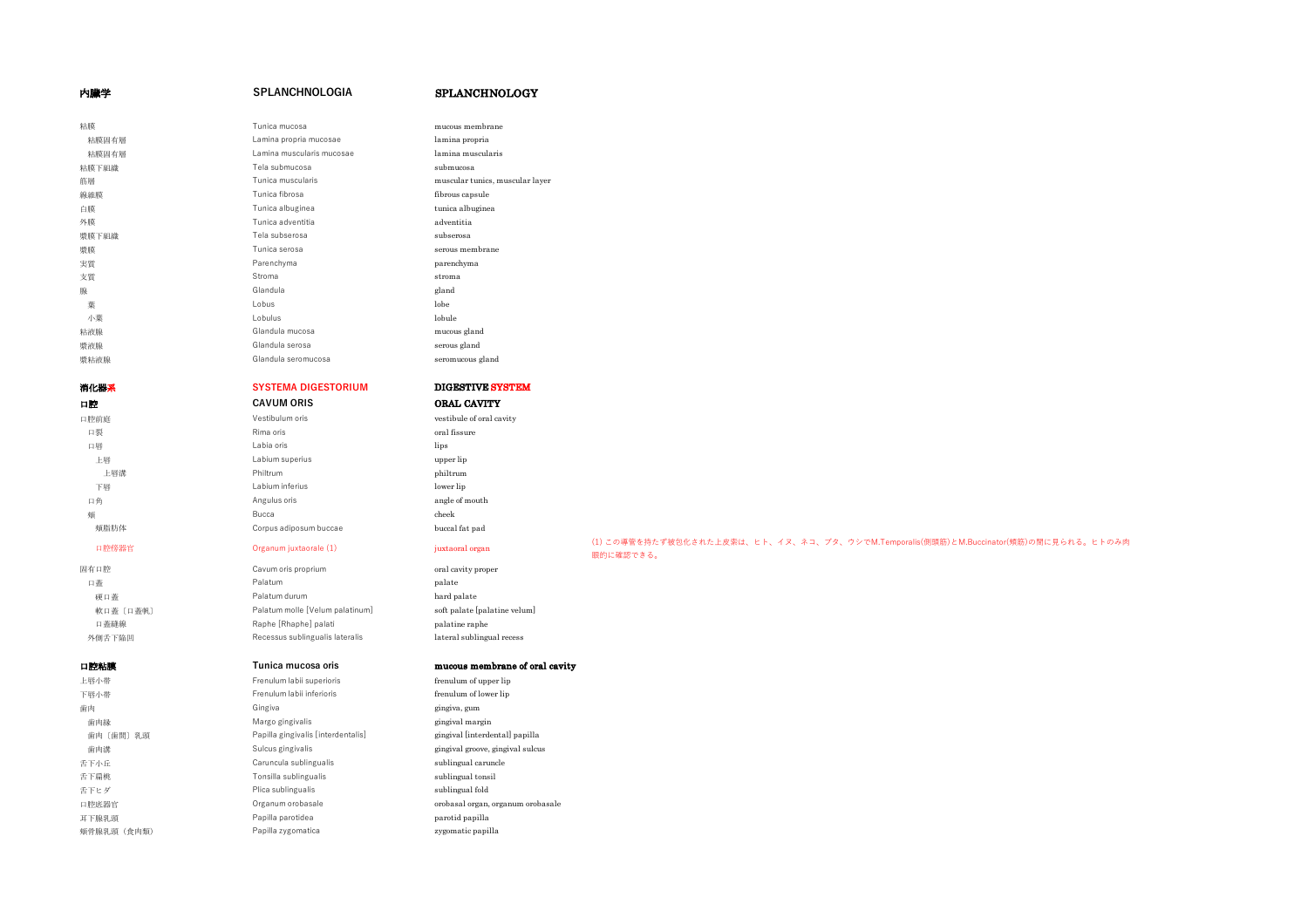| 口蓋ヒダ          | Rugae palatinae (2)                  | palatine ridges                             | (2) この用語は、Plicae palatinae (口蓋ヒダ) よりも的確である(N.A.)。                                                         |
|---------------|--------------------------------------|---------------------------------------------|-----------------------------------------------------------------------------------------------------------|
| 歯床板           | Pulvinus dentalis (3)                | dental pad                                  | (3) この用語は、反芻類のdental pad (歯枕) に採用された。                                                                     |
| 切歯乳頭          | Papilla incisiva                     | incisive papilla                            |                                                                                                           |
| 唇乳頭 (イヌ, 反芻類) | Papillae labiales                    | labial papillae                             |                                                                                                           |
| 頰乳頭 (反芻類)     | Papillae buccales                    | buccal papillae                             |                                                                                                           |
| 翼突下顎ヒダ        | Plica pterygomandibularis            | pterygomandibular fold                      |                                                                                                           |
| 口腔腺           | Glandulae oris                       | salivary glands                             |                                                                                                           |
| 小唾液腺          | Glandulae salivariae minores         | minor salivary glands                       |                                                                                                           |
| 口唇腺           | GII. Labiales                        | labial glands                               |                                                                                                           |
| 頰腺            | GII. Buccales                        | buccal glands                               |                                                                                                           |
| 背頰腺           | GII. buccales dorsales               | dorsal buccal glands                        |                                                                                                           |
| 頰骨腺           | Gl. Zygomatica (4)                   | zygomatic gland                             | (4) 眼窩には、他の腺もいくつかあるので、Gl. orbitalis (眼窩腺) はよくない。この腺は眼窩の腹側にあって食肉類にみられる。                                    |
| 大頰骨腺管         | Ductus glandulae zygomaticae major   | major zygomatic duct                        |                                                                                                           |
| 小頰骨腺管         | Ductus glandulae zygomaticae minores | minor zygomatic duct                        |                                                                                                           |
| 中間頰腺 (反芻類)    | GII. buccales intermediae            | intermediate buccal glands                  |                                                                                                           |
| 腹頰腺           | GII. buccales ventrales              | ventral buccal glands                       |                                                                                                           |
| 臼歯腺           | GII. Molares                         | molar glands                                |                                                                                                           |
| 口蓋腺           | GII. Palatinae                       | palatine glands                             |                                                                                                           |
| 舌腺            | GII. Linguales                       | lingual glands                              |                                                                                                           |
| 味蕾腺           | GII. Gustatoriae                     | gustatory glands                            |                                                                                                           |
| 舌尖腺           | Gl. lingualis apicalis               | gland of tip of tongue                      |                                                                                                           |
| 小丘傍腺 (ヤギ, ウマ) | Gl. paracaruncularis                 | paracaruncular gland                        |                                                                                                           |
| 大唾液腺          | Glandulae salivariae majores         | major salivary glands                       |                                                                                                           |
| 単孔舌下腺         | Gl. sublingualis monostomatica       | monostomatic sublingual gland               |                                                                                                           |
| 大舌下腺管         | Ductus sublingualis major            | major sublingual duct                       |                                                                                                           |
| 多孔舌下腺         | Gl. sublingualis polystomatica       | polystomatic sublingual gland               |                                                                                                           |
| 小舌下腺管         | Ductus sublinguales minores          | minor sublingual duct                       |                                                                                                           |
| 下颚腺           | Gl. Mandibularis (5)                 | mandibular gland                            | (5) 家畜では、この腺の大半が下顎骨の後方に位置するので、接頭語の"sub ("下-) をつけることは適切ではない。                                               |
| 下顎腺管          | Ductus mandibularis                  | mandibular duct                             |                                                                                                           |
| 耳下腺           | <b>Gl. Parotis</b>                   | parotid gland                               |                                                                                                           |
| 浅部            | Pars superficialis                   | superficial part                            |                                                                                                           |
| 深部            | Pars profunda                        | deep part                                   |                                                                                                           |
| 副耳下腺          | Gl. parotis accessoria               | accessory parotid gland                     |                                                                                                           |
| 耳下腺管          | Ductus parotideus                    | parotid duct                                |                                                                                                           |
|               | Dentes                               | teeth                                       |                                                                                                           |
| 歯体            | Corpus dentis (6)                    | body of tooth                               | (6) この用語はエナメルでおおわれた部分が、単冠歯で定義されるCorona dentis (歯冠[解剖歯冠]) とは相同でない長冠歯において、用いられる。                            |
| 歯冠            | Corona dentis                        | crown of tooth                              | Corpus dentis (歯体) はRadix dentis (歯根) を除く歯のすべてをさす。                                                        |
| 歯冠尖頭          | Cuspis [coronae] dentis              | dental cusp, cusp of crown of tooth         |                                                                                                           |
| 尖頭尖           | Apex cuspidis                        | apex of cusp                                |                                                                                                           |
| 歯冠結節          | Tuberculum [coronae] dentis          | dental tubercle, tubercle of crown of tooth |                                                                                                           |
| 歯ロート          | Infundibulum dentis                  | infundibulum (of tooth)                     |                                                                                                           |
| エナメルヒダ        | Plica enameli (7)                    | enamel fold                                 | (7) Plica enameli (エナメルヒダ) は前臼歯または後臼歯の側面からのエナメルのおれこみである。Crista enameli (エナメル稜) は摩耗した歯のエナメ<br>ル層の自由咬合縁である。 |
| エナメル稜         | Crista enameli (7)                   | enamel crest                                |                                                                                                           |
| 臨床歯冠          | Corona clinica (8)                   | clinical crown                              | (8) Corona clinicaは、歯肉から突き出た歯の自由な部分を指す。Radix clinicaは、Gingiva (歯肉) とAlveolus (歯槽) の中にある歯の部分を指す。           |
| 歯頸            | Cervix dentis                        | neck of tooth                               |                                                                                                           |
| 歯根            | Radix dentis                         | root of tooth                               |                                                                                                           |
| 歯根尖           | Apex radicis dentis                  | apex of root of tooth                       |                                                                                                           |
| 臨床歯根          | Radix clinica (8)                    | clinical root                               |                                                                                                           |
| 咬合面           | Facies occlusalis                    | occlusal surface                            |                                                                                                           |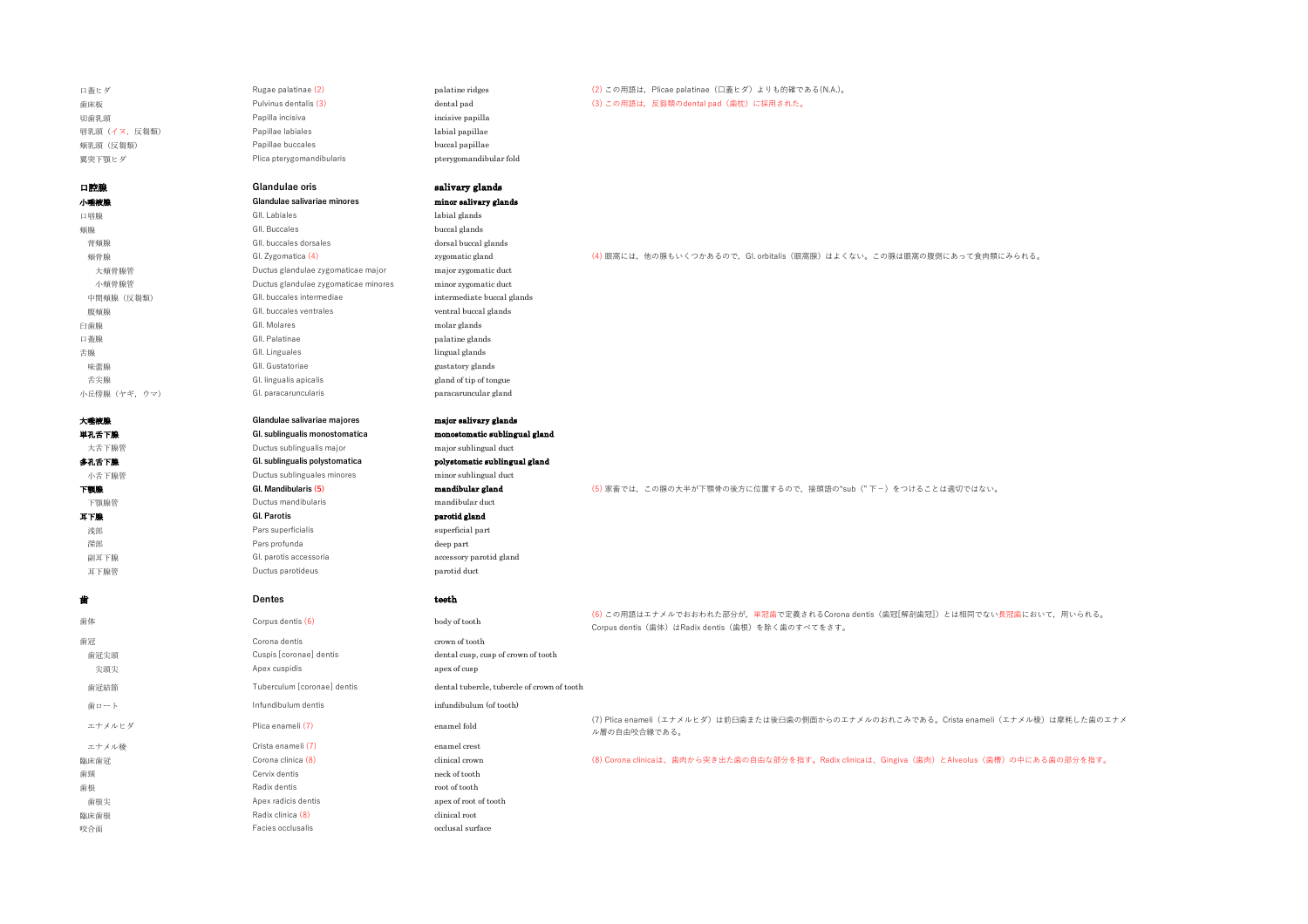| 前庭面 [顏面]    | Facies vestibularis [facialis]            | vestibular [facial] surface             |                                                                                                                                                                                |
|-------------|-------------------------------------------|-----------------------------------------|--------------------------------------------------------------------------------------------------------------------------------------------------------------------------------|
| 舌面          | Facies lingualis                          | lingual surface                         |                                                                                                                                                                                |
| 接触面         | Facies contactus (9)                      | contact surface                         | (9)歯の各々は最後の後臼歯を除いて、2つのFacies contactus (接触面) をもち、それらは同一歯弓内の隣接する歯と関係をもつ。第一切歯では、Facies<br>mesialis (近心面) は正中面に向かい、すべての他の歯では、それは第一切歯の方へ向かう。Facies distalis (遠心面) は、近心面と反対側の表面である。 |
| 近心面         | Facies mesialis                           | mesial surface                          |                                                                                                                                                                                |
| 遠心面         | Facies distalis                           | distal surface                          |                                                                                                                                                                                |
| 歯帯 〔基底結節〕   | Cingulum                                  | cingulum of tooth, basal ridge          |                                                                                                                                                                                |
| 辺縁稜         | Crista marginalis                         | marginal crest (ridge)                  |                                                                                                                                                                                |
| 切歯縁         | Margo incisalis                           | incisal margin                          |                                                                                                                                                                                |
| 歯髄腔         | Cavum dentis [pulpare]                    | dental (pulpal) cavity                  |                                                                                                                                                                                |
| 歯冠髄腔        | Cavum coronale dentis                     | pulp cavity of crown, crown cavity      |                                                                                                                                                                                |
| 歯髄角         | Cornu cavitatis dentis (10)               | dental pulp horn                        | (10) これは、咬頭に向かって伸びる歯髄腔の延長部を指す。獣医師の間では、歯髄を囲んだ部分をdental pulp horn (歯髄角)と呼んでいる。                                                                                                   |
| 歯根管         | Canalis radicis dentis                    | root canal                              |                                                                                                                                                                                |
| 歯根尖孔        | Foramen apicis dentis                     | apical foramen                          |                                                                                                                                                                                |
| 歯髄          | Pulpa dentis                              | dental pulp                             |                                                                                                                                                                                |
| 歯冠歯髄        | Pulpa coronalis                           | crown pulp                              |                                                                                                                                                                                |
| 歯根歯髄        | Pulpa radicularis                         | root pulp                               |                                                                                                                                                                                |
| ゾウゲ質        | Dentinum                                  | dentine                                 |                                                                                                                                                                                |
| エナメル質       | Enamelum                                  | enamel                                  |                                                                                                                                                                                |
| セメント質       | Cementum                                  | cement                                  |                                                                                                                                                                                |
|             | Periodontium                              | periodontium                            |                                                                                                                                                                                |
| 歯根膜         | Arcus dentalis superior                   |                                         |                                                                                                                                                                                |
| 上歯列弓        | Arcus dentalis inferior                   | upper dental arch<br>lower dental arch  |                                                                                                                                                                                |
| 下歯列弓        |                                           |                                         |                                                                                                                                                                                |
| 歯隙          | Diastema                                  | diastema                                |                                                                                                                                                                                |
| 切歯          | Dentes incisivi                           | incisors                                |                                                                                                                                                                                |
| 犬歯          | Dentes canini                             | canines                                 |                                                                                                                                                                                |
| 前臼歯         | Dentes premolares [prae-]                 | premolars                               |                                                                                                                                                                                |
| 狼歯 (ウマ)     | Dens lupinus                              | wolf tooth                              |                                                                                                                                                                                |
|             |                                           |                                         |                                                                                                                                                                                |
| 後臼歯         | Dentes molares                            | molars                                  |                                                                                                                                                                                |
| 切断菌 (食肉類)   | Dens sectorius                            | sectorial tooth                         |                                                                                                                                                                                |
| 乳菌          | Dentes decidui                            | deciduous teeth                         |                                                                                                                                                                                |
| 永久歯         | Dentes permanentes                        | permanent teeth                         |                                                                                                                                                                                |
|             |                                           |                                         |                                                                                                                                                                                |
| 舌           | Lingua                                    | tongue                                  |                                                                                                                                                                                |
| 舌体          | Corpus linguae                            | body of tongue                          |                                                                                                                                                                                |
| 舌根          | Radix linguae                             | root of tongue                          |                                                                                                                                                                                |
| 舌尖          | Apex linguae                              | tip of tongue                           |                                                                                                                                                                                |
| 舌背          | Dorsum linguae                            | dorsum of tongue                        |                                                                                                                                                                                |
| 舌隆起 (反芻類)   | Torus linguae                             | torus linguae, large prominence of body |                                                                                                                                                                                |
| 舌窩(ウシ)      | Fossa linguae                             | lingual fossa                           |                                                                                                                                                                                |
| 舌の腹側面       | Facies ventralis linguae                  | ventral surface of tongue               |                                                                                                                                                                                |
| 舌縁          | Margo linguae                             | margin of tongue                        |                                                                                                                                                                                |
| 舌粘膜         | Tunica mucosa linguae                     | mucous membrane of tongue               |                                                                                                                                                                                |
| 舌小带         | Frenulum linguae                          | lingual frenulum, frenulum of tongue    |                                                                                                                                                                                |
| 舌乳頭         | Papillae linguales                        | lingual papillae                        |                                                                                                                                                                                |
| 糸状乳頭        | Papillae filiformes                       | filiform papillae                       |                                                                                                                                                                                |
| 円錐乳頭        | Papillae conicae                          | conical papillae                        |                                                                                                                                                                                |
| 茸状乳頭        | Papillae fungiformes                      | fungiform papillae                      |                                                                                                                                                                                |
| レンズ乳頭 (反芻類) | Papillae lentiformes                      | lenticular papillae                     |                                                                                                                                                                                |
| 有郭乳頭        | Papillae vallatae                         | vallate papillae                        |                                                                                                                                                                                |
| 葉状乳頭        | Papillae foliatae                         | foliate papillae                        |                                                                                                                                                                                |
| 辺縁乳頭        | Papillae marginales (11)                  | marginal papillae                       | (11) Papillae marginales (辺縁乳頭) は、食肉類とブタの新生子にある。                                                                                                                               |
| 舌正中溝        | Sulcus medianus linguae                   | median groove of tongue                 |                                                                                                                                                                                |
| 舌扁桃<br>舌小胞  | Tonsilla lingualis<br>Folliculi linguales | lingual tonsil<br>lingual follicles     |                                                                                                                                                                                |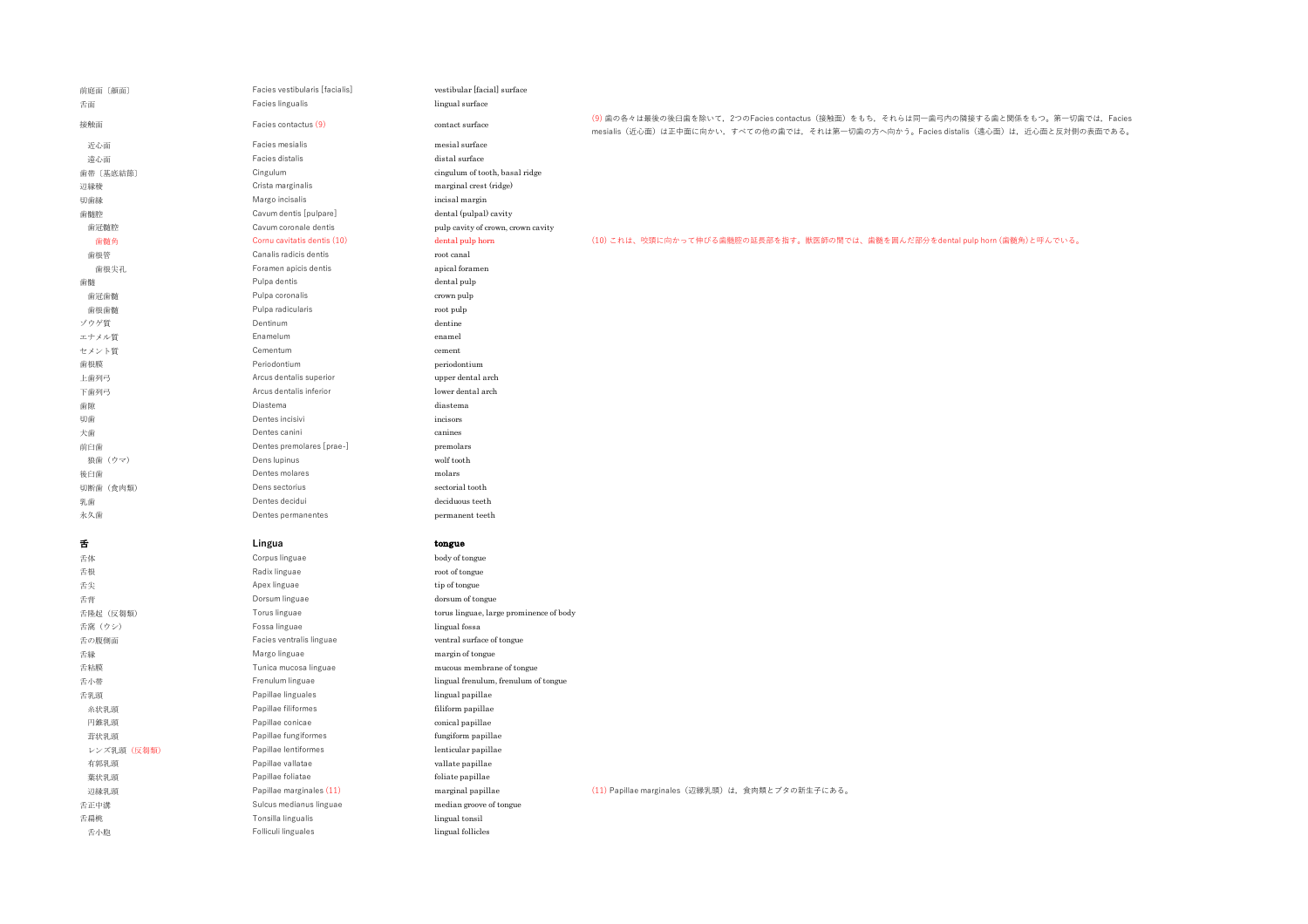| 扁桃乳頭 (ブタ)    | Papillae tonsillares                 | tonsillar papillae                         |                                                                                                                                                                                                                                                                                   |
|--------------|--------------------------------------|--------------------------------------------|-----------------------------------------------------------------------------------------------------------------------------------------------------------------------------------------------------------------------------------------------------------------------------------|
| 舌中隔          | Septum linguae                       | lingual septum                             |                                                                                                                                                                                                                                                                                   |
| リッサ          | Lyssa                                | lyssa                                      |                                                                                                                                                                                                                                                                                   |
| 舌背軟骨 (ウマ)    | Cartilago dorsi linguae              | cartilage of dorsum of tongue              |                                                                                                                                                                                                                                                                                   |
|              | Aponeurosis linguae                  | lingual aponeurosis                        |                                                                                                                                                                                                                                                                                   |
| 舌腱膜          |                                      |                                            |                                                                                                                                                                                                                                                                                   |
| 舌筋           | Musculi linguae                      | lingual muscles                            |                                                                                                                                                                                                                                                                                   |
| オトガイ舌筋       | M. genioglossus                      | genioglossus muscle                        |                                                                                                                                                                                                                                                                                   |
| 舌骨舌筋         | M. hyoglossus                        | hyoglossus muscle                          |                                                                                                                                                                                                                                                                                   |
| 茎突舌筋         | M. styloglossus                      | styloglossus muscle                        |                                                                                                                                                                                                                                                                                   |
| 固有舌筋         | M. lingualis proprius                | lingual muscle proper                      |                                                                                                                                                                                                                                                                                   |
| 浅縦線維         | Fibrae longitudinales superficiales  | superficial longitudinal fibers            |                                                                                                                                                                                                                                                                                   |
| 深縦線維         | Fibrae longitudinales profundae      | deep longitudinal fibers                   |                                                                                                                                                                                                                                                                                   |
| 横線維          | Fibrae transversae                   | transverse fibers                          |                                                                                                                                                                                                                                                                                   |
| 垂直線維         | Fibrae perpendiculares               | vertical fibers                            |                                                                                                                                                                                                                                                                                   |
|              |                                      |                                            |                                                                                                                                                                                                                                                                                   |
| 咽頭腔          | Cavum pharyngis (12)                 | pharyngeal cavity                          | (12) 家畜の咽頭の諸部分は、軟口蓋が長く、また頸と頭のなす角度がヒトと異なっているため、ヒトのものとは対応しない。(16)も参照。                                                                                                                                                                                                               |
| 咽頭鼻部         | Pars nasalis pharyngis               | nasopharynx                                |                                                                                                                                                                                                                                                                                   |
| 咽頭円蓋         | Fornix pharyngis                     | pharyngeal fornix                          |                                                                                                                                                                                                                                                                                   |
| 咽頭中隔(ブタ,反芻類) | Septum pharyngis                     | pharyngeal septum                          |                                                                                                                                                                                                                                                                                   |
| 咽頭扁桃         | Tonsilla pharyngea                   | pharyngeal tonsil                          |                                                                                                                                                                                                                                                                                   |
| 扁桃小胞         | Folliculi tonsillares (13)           | tonsillar follicles                        | (13) 扁桃小胞は陰窩, その入口 (小窩) とそれをとりまくリンパ組織よりなる。リンパ組織はLymphonoduli (リンパ小節) を含む。リンパ小節は腔をも<br>たないので、N.A.V. またはN.H. ではfollicles (小胞) とはいわない。                                                                                                                                               |
| 耳管咽頭口        | Ostium pharyngeum tubae auditivae    | pharyngeal opening of auditory tube        |                                                                                                                                                                                                                                                                                   |
| 耳管隆起         | Torus tubarius                       | torus tubarius, tubal prominence           |                                                                                                                                                                                                                                                                                   |
|              |                                      | torus levatorius, levator cushion, levator |                                                                                                                                                                                                                                                                                   |
| 挙筋隆起         | Torus levatorius                     | swelling                                   |                                                                                                                                                                                                                                                                                   |
| 耳管扁桃         | Tonsilla tubaria                     | tubal tonsil                               |                                                                                                                                                                                                                                                                                   |
| 咽頭陥凹         | Recessus pharyngeus (14)             | pharyngeal recess                          | (14) ウマの咽頭陥凹は、咽頭鼻部の後背側角の正中のくぼみである。それは偶蹄類では、咽頭扁桃により分けられている。食肉類にはない。咽頭囊は家畜<br>では、ウマにだけ不定の痕跡としてみられる。その際、咽頭陥凹の続きとなるか、独立した陥入となっている。咽頭憩室はブタにだけみられ、食道の始ま<br>りの背面にある。                                                                                                                     |
| (咽頭囊)        | (Bursa pharyngea) (14)               | pharyngeal pouch                           |                                                                                                                                                                                                                                                                                   |
| 咽頭憩室         | Diverticulum pharyngeum (14)         | pharyngeal diverticulum                    |                                                                                                                                                                                                                                                                                   |
| 咽頭内口         | Ostium intrapharyngeum               | intrapharyngeal opening                    |                                                                                                                                                                                                                                                                                   |
| 軟口蓋[口蓋帆]     | Palatum molle [Velum palatinum]      | soft palate [velum palatinum]              |                                                                                                                                                                                                                                                                                   |
| 口蓋垂(ブタ)      | Uvula [palatina]                     | uvula                                      |                                                                                                                                                                                                                                                                                   |
| 口蓋舌弓         | Arcus palatoglossus                  | palatoglossal arch                         |                                                                                                                                                                                                                                                                                   |
| 口蓋咽頭弓        | Arcus palatopharyngeus (15)          | palatopharyngeal arch                      | (15) これは、軟口蓋の自由縁外側端から、咽頭の後壁にのびる粘膜ヒダで、後壁において対側の口蓋咽頭弓とつらなる。                                                                                                                                                                                                                         |
| 口峡峡部         | Isthmus faucium (16)                 | isthmus faucium, isthmus of fauces         | (16) Isthmus faucium (口峡峡部) は、Cavum oris (口腔) とPars oralis pharyngis (咽頭口部) の間の開口であり、その外側は口蓋舌弓でかこまれてい<br>る。咽頭口部は、口蓋舌弓から喉頭蓋底までのびる。ヒトの咽頭口部の後部に相当する腔は、家畜では椎骨前葉(頸筋膜)に接していて、長い軟口蓋によ<br>り口部から分けられて、鼻部に属している。Fauces (口峡) は、外側を口蓋扁桃とその周囲の構造物によりかこまれた咽頭の一部である。咽頭口部は、<br>家畜では主として口峡よりなっている。 |
| 咽頭口部         | Pars oralis pharyngis (16)           | oropharynx                                 |                                                                                                                                                                                                                                                                                   |
| 口峡           | Fauces (16)                          | fauces                                     |                                                                                                                                                                                                                                                                                   |
| 口蓋扁桃         | Tonsilla palatina                    | palatine tonsil                            |                                                                                                                                                                                                                                                                                   |
| 扁桃小胞         | Folliculi tonsillares (13)           | tonsillar follicles                        |                                                                                                                                                                                                                                                                                   |
| 扁桃小窩         | Fossulae tonsillares                 | tonsillar fossulae                         |                                                                                                                                                                                                                                                                                   |
| 扁桃陰窩         | Cryptae tonsillares                  | tonsillar crypts                           |                                                                                                                                                                                                                                                                                   |
| リンパ小節        | Lymphonoduli [Nodulilymphatici] (13) | lymph nodules                              |                                                                                                                                                                                                                                                                                   |
| 扁桃洞          | Sinus tonsillaris (17)               | tonsillar sinus                            | (17) 扁桃洞は、反芻類の口蓋扁桃の深くて口の狭い腔のことである。扁桃窩は、食肉類の口蓋扁桃を含むくぼみである。                                                                                                                                                                                                                         |
| 扁桃被膜         | Capsula tonsillaris                  | tonsillar capsule                          |                                                                                                                                                                                                                                                                                   |
| 半月ヒダ         | Plica semilunaris (18)               | semilunar fold                             | (18) これは、軟口蓋外側部の腹面から生ずるヒダで、食肉類でFossa tonsillaris (扁桃窩) の内側壁を形成する。                                                                                                                                                                                                                 |
| 扁桃窩          | Fossa tonsillaris (17)               | tonsillar fossa                            |                                                                                                                                                                                                                                                                                   |
| 扁桃上窩         | Fossa supratonsillaris               | supratonsillar fossa                       |                                                                                                                                                                                                                                                                                   |
|              |                                      |                                            |                                                                                                                                                                                                                                                                                   |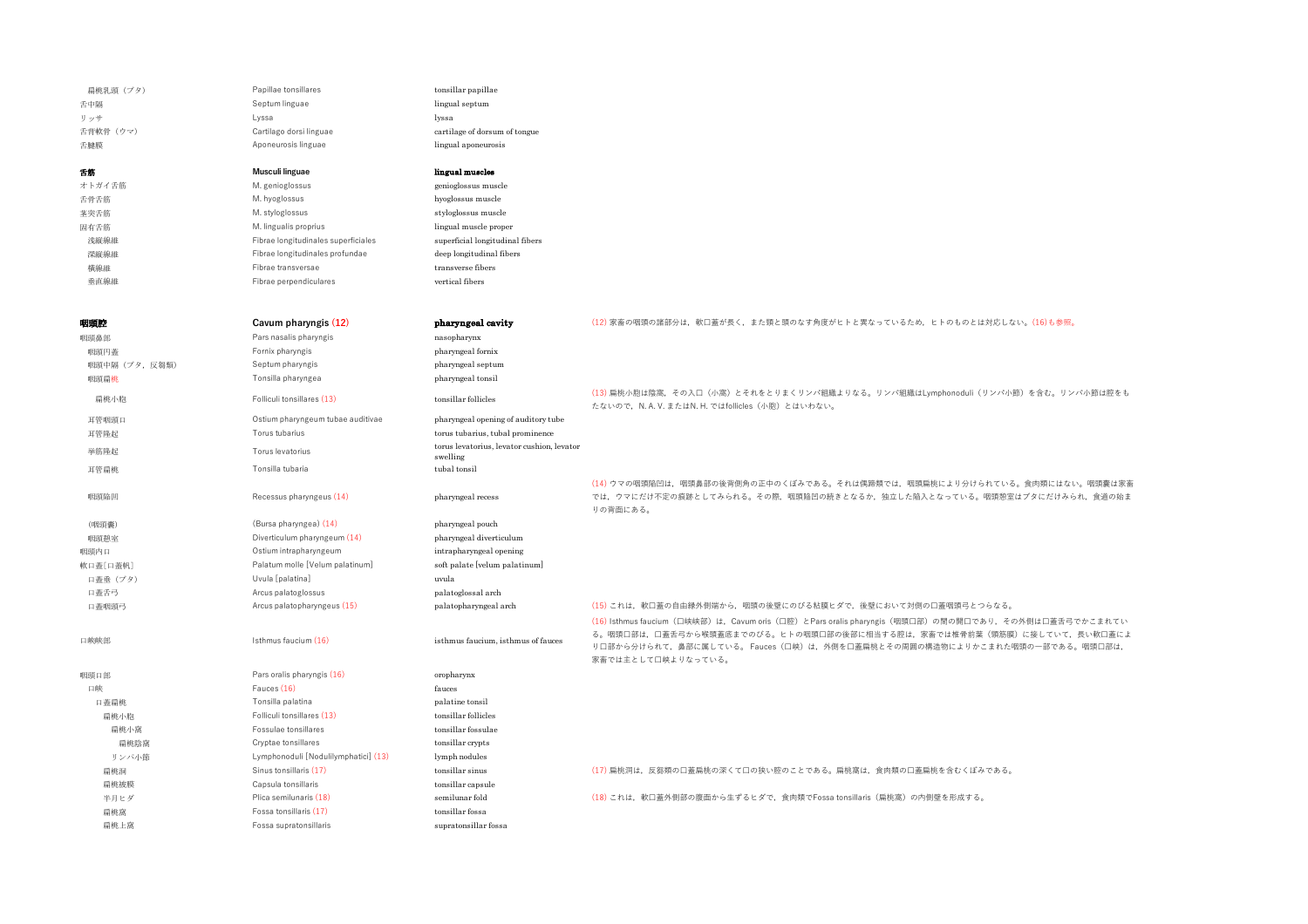| 口蓋帆扁桃(ブタ,ウマ)             | Tonsilla veli palatini                                      | tonsil of soft palate                                          |                                                                                                                                                                                                                                         |
|--------------------------|-------------------------------------------------------------|----------------------------------------------------------------|-----------------------------------------------------------------------------------------------------------------------------------------------------------------------------------------------------------------------------------------|
| 喉頭蓋傍扁桃 (ネコ, ブタ, ヒツジ, ヤギ) | Tonsilla paraepiglottica                                    | paraepiglottic tonsil                                          |                                                                                                                                                                                                                                         |
| 扁桃溝(ブタ)                  | Sulcus tonsillaris                                          | tonsillar groove                                               |                                                                                                                                                                                                                                         |
| 喉頭蓋谷                     | Vallecula epiglottica                                       | epiglottic vallecula                                           |                                                                                                                                                                                                                                         |
| 正中舌喉頭蓋ヒダ                 | Plica glossoepiglottica mediana                             | median glossoepiglottic fold                                   |                                                                                                                                                                                                                                         |
| 外側舌喉頭蓋ヒダ                 | Plica glossoepiglottica lateralis                           | lateral glossoepiglottic fold                                  |                                                                                                                                                                                                                                         |
| 咽頭喉頭部                    | Pars laryngea pharyngis                                     | laryngopharynx                                                 |                                                                                                                                                                                                                                         |
| 梨状陥凹                     | Recessus piriformis                                         | piriform recess                                                |                                                                                                                                                                                                                                         |
| 食道前庭[食道部]                | Vestibulum esophagi [Pars (o)esophagea]                     | vestibulum esophagi, esophageal<br>vestibule [esophageal part] |                                                                                                                                                                                                                                         |
| 咽頭食道限 (食肉類)              | Limen pharyngoesophageum [-oesophageum]                     | pharyngoesophageal junction                                    |                                                                                                                                                                                                                                         |
| 咽頭頭底板                    | Fascia pharyngobasilaris                                    | pharyngobasilar fascia                                         |                                                                                                                                                                                                                                         |
| 粘膜下組織                    | Tela submucosa                                              | submucosa                                                      |                                                                                                                                                                                                                                         |
| 粘膜                       | Tunica mucosa                                               | mucous membrane, mucosa                                        |                                                                                                                                                                                                                                         |
| 咽頭腺                      | GII. Pharyngeae                                             | pharyngeal glands                                              |                                                                                                                                                                                                                                         |
| 咽頭筋層                     | Tunica muscularis pharyngis                                 | pharyngeal muscular layer                                      |                                                                                                                                                                                                                                         |
|                          |                                                             |                                                                |                                                                                                                                                                                                                                         |
| 咽頭縫線                     | Raphe [Rhaphe] pharyngis                                    | pharyngeal raphe                                               |                                                                                                                                                                                                                                         |
|                          |                                                             |                                                                | (19)人体解剖学での使用とは対照的に、咽頭の筋はすべての家畜解剖学の文献では個々の筋として考えられている。M. palatopharyngeus (口蓋咽頭筋)                                                                                                                                                       |
| 前咽頭収縮筋                   | Mm. constrictores pharyngis rostrales (19)                  | rostral pharyngeal constrictor muscles                         | は軟口蓋の筋としてあげられているが、Tunica muscularis pharyngis(咽頭筋層)の重要な部分である。反芻類ではM. stylopharyngeus rostralis(前茎突<br>咽頭筋)があり、咽頭の前半の収縮筋となる。                                                                                                             |
|                          |                                                             |                                                                |                                                                                                                                                                                                                                         |
| 翼突咽頭筋<br>前茎突咽頭筋          | M. pterygopharyngeus<br>M. stylopharyngeus rostralis        | pterygopharyngeus muscle<br>rostral stylopharyngeus muscle     |                                                                                                                                                                                                                                         |
|                          | M. stylopharyngeus caudalis (20)                            | caudal stylopharyngeus muscle                                  | (20) この筋は、反芻類以外で唯一のM. stylopharyngeus (茎突咽頭筋) である。                                                                                                                                                                                      |
| 後茎突咽頭筋                   |                                                             |                                                                |                                                                                                                                                                                                                                         |
|                          |                                                             |                                                                | (21) N. A. のM. constrictor pharyngis medius (中咽頭収縮筋) を細区分した名称は除かれた。それはN. A. V. における舌骨の学名と調和できないためであ<br>hyopharyngeus muscle [middle pharyngeal る。N.A.のPars chondropharyngea(小角咽頭部)は、ヒトではしばしば軟骨性であるCornu minus(小角)から一部が起こる。N.A.V.では、小角は比 |
| 舌骨咽頭筋[中咽頭収縮筋]            | M. hyopharyngeus [M. constrictor pharyngis<br>medius $(21)$ | constrictor muscle]                                            | 較解剖学的なCeratohyoideum (角舌骨) という学名で呼ばれる。 N. A. のPars ceratopharyngea (大角咽頭部) は, N. A. V. ではThyrohyoideum (甲状舌                                                                                                                             |
|                          |                                                             |                                                                | 骨)という名称のCornu majus (大角)から起こる。                                                                                                                                                                                                          |
| 後咽頭収縮筋                   | Mm. constrictores pharyngis caudales                        | caudal pharyngeal constrictor muscles                          |                                                                                                                                                                                                                                         |
| 甲状咽頭筋                    | M. thyropharyngeus [thyreo-]                                | thyropharyngeus muscle                                         |                                                                                                                                                                                                                                         |
| 輪状咽頭筋                    | M. cricopharyngeus                                          | cricopharyngeus muscle                                         |                                                                                                                                                                                                                                         |
| 咽頭後隙                     | Spatium retropharyngeum                                     | retropharyngeal space                                          |                                                                                                                                                                                                                                         |
| 咽頭外側隙                    | Spatium lateropharyngeum                                    | lateral pharyngeal space                                       |                                                                                                                                                                                                                                         |
|                          |                                                             |                                                                |                                                                                                                                                                                                                                         |
| 口蓋および口峡の筋                | Musculi palati et faucium                                   | muscles of palate and fauces                                   |                                                                                                                                                                                                                                         |
| 口蓋腱膜                     | Aponeurosis palatina                                        | palatine aponeurosis                                           |                                                                                                                                                                                                                                         |
| 口蓋帆挙筋                    | M. levator veli palatini                                    | levator veli palatine muscle                                   |                                                                                                                                                                                                                                         |
| 口蓋帆張筋                    | M. tensor veli palatini                                     | tensor veli palatine muscle                                    |                                                                                                                                                                                                                                         |
| 口蓋筋                      | M. palatinus                                                | palatinus muscle                                               |                                                                                                                                                                                                                                         |
| 口蓋咽頭筋                    | M. palatopharyngeus (19)                                    | palatopharyngeus muscle                                        |                                                                                                                                                                                                                                         |
|                          |                                                             |                                                                |                                                                                                                                                                                                                                         |
| 消化管                      | <b>CANALIS ALIMENTARIUS</b>                                 | ALIMENTARY CANAL                                               |                                                                                                                                                                                                                                         |
|                          | <b>ESOPHAGUS [OESOPHAGUS]</b>                               | <b>ESOPHAGUS</b>                                               |                                                                                                                                                                                                                                         |
| 食道                       |                                                             |                                                                |                                                                                                                                                                                                                                         |
| 頸部                       | Pars cervicalis                                             | cervical part                                                  |                                                                                                                                                                                                                                         |
| 胸部                       | Pars thoracica                                              | thoracic part                                                  |                                                                                                                                                                                                                                         |
| 腹部                       | Pars abdominalis                                            | abdominal part                                                 |                                                                                                                                                                                                                                         |
| 外膜                       | Tunica adventitia                                           | adventitia                                                     |                                                                                                                                                                                                                                         |
| 筋層                       | Tunica muscularis                                           | mascular tunics, muscular layer                                |                                                                                                                                                                                                                                         |
| 輸状食道腱束                   | Tendo cricoesophageus [-oesophageus]                        | cricoesophageal tendon                                         |                                                                                                                                                                                                                                         |
| 背側縦食道筋                   | M. esophageus [oesophageus] longitudinalis<br>dorsalis      | dorsal longitudinal esophageal muscle                          |                                                                                                                                                                                                                                         |
| 外側縦食道筋                   | M. esophageus [oesophageus] longitudinalis<br>lateralis     | lateral longitudinal esophageal muscle                         |                                                                                                                                                                                                                                         |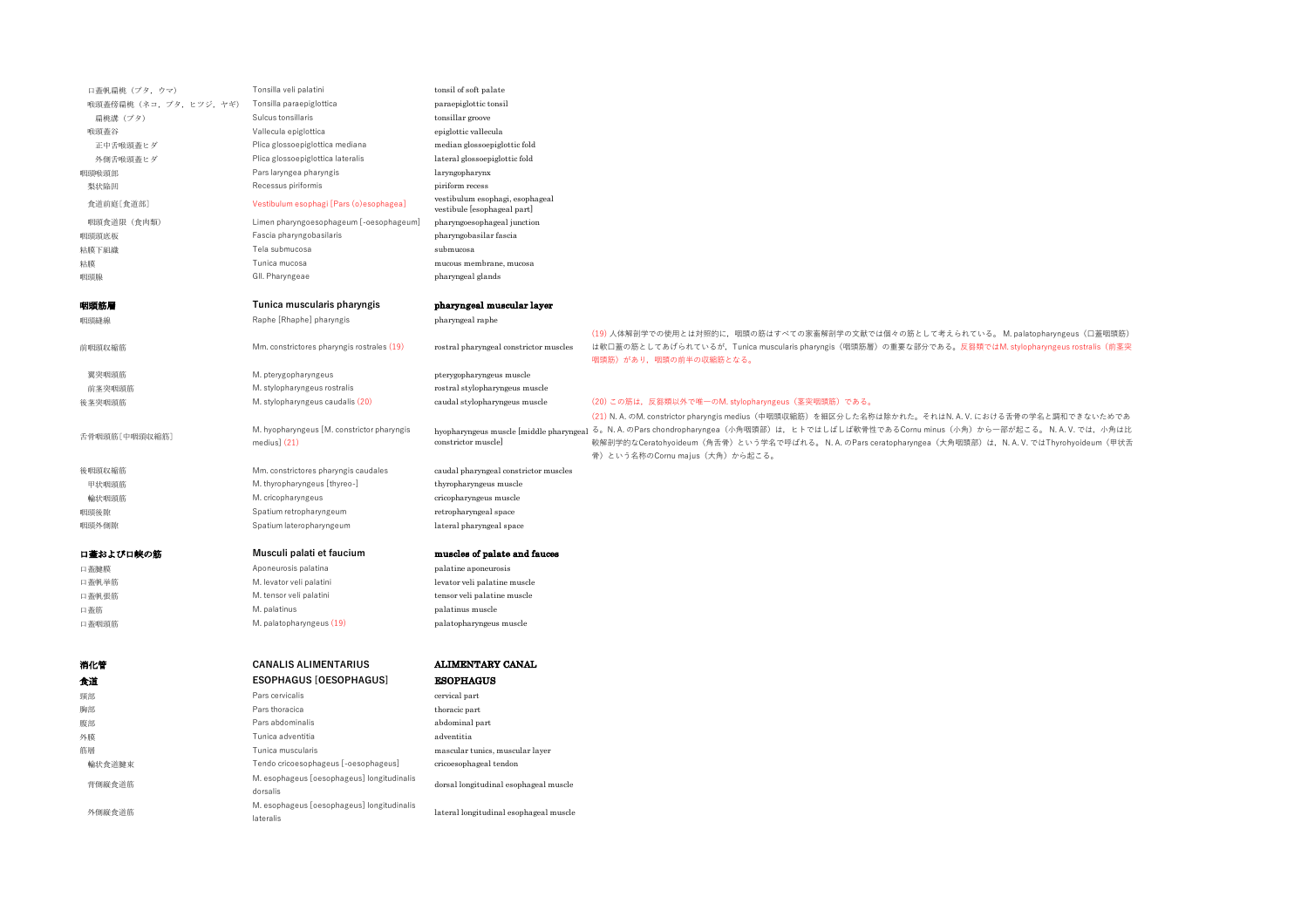| 腹側縦食道筋         | M. esophageus [oesophageus] longitudinalis<br>ventralis | ventral longitudinal esophageal muscle |                                                                                                                                                                                                |
|----------------|---------------------------------------------------------|----------------------------------------|------------------------------------------------------------------------------------------------------------------------------------------------------------------------------------------------|
| 気管支食道筋         | M. bronchoesophageus [-oesophageus]                     | bronchoesophageus muscle               |                                                                                                                                                                                                |
| 胸膜食道筋 (イヌ)     | M. pleuroesophageus [-oesophageus]                      | pleuroesophageus muscle                |                                                                                                                                                                                                |
| 粘膜下組織          | Tela submucosa                                          | submucosa                              |                                                                                                                                                                                                |
| 粘膜             | Tunica mucosa                                           | mucous membrane, mucosa                |                                                                                                                                                                                                |
| 粘膜筋板           | Lamina muscularis mucosae                               | lamina muscularis                      |                                                                                                                                                                                                |
| 食道腺            | GII. Esophageae [oesophageae]                           | esophageal glands                      |                                                                                                                                                                                                |
| 胃              | <b>VENTRICULUS [GASTER]</b>                             | <b>STOMACH</b>                         |                                                                                                                                                                                                |
| 壁側面            | Facies parietalis                                       | parietal surface                       |                                                                                                                                                                                                |
| 臟側面            | Facies visceralis                                       | visceral surface                       |                                                                                                                                                                                                |
| 大弯             | Curvatura ventriculi major                              | greater curvature                      |                                                                                                                                                                                                |
| 小弯             | Curvatura ventriculi minor                              | lesser curvature                       |                                                                                                                                                                                                |
| 角切痕            | Incisura angularis                                      | angular notch                          |                                                                                                                                                                                                |
| 噴門部            | Pars cardiaca                                           | cardiac part                           |                                                                                                                                                                                                |
| 噴門口            | Ostium cardiacum                                        | cardiac opening                        |                                                                                                                                                                                                |
| 噴門切痕           | Incisura cardiaca                                       | cardiac notch                          |                                                                                                                                                                                                |
| 胃底             | Fundus ventriculi                                       | fundus of stomach                      |                                                                                                                                                                                                |
| 胃盲囊 (ウマ)       | Saccus cecus [caecus] ventriculi                        | blind sac of stomach                   |                                                                                                                                                                                                |
| 胃憩室 (ブタ)       | Diverticulum ventriculi                                 | diverticulum of stomach                |                                                                                                                                                                                                |
| 胃体             | Corpus ventriculi                                       | body of stomach                        |                                                                                                                                                                                                |
| 胃溝             | Sulcus ventriculi (22)                                  | gastric groove                         | (22) 反芻類においては、Sulcus ventriculi(胃溝)はOstium reticuloomasicum(第二・三胃口)とOstium omasoabomasicum(第三・四胃口)によっ<br>て、3つの部分、すなわちSulcus reticuli (第二胃溝)、Sulcus omasi (第三胃溝) とSulcus abomasi (第四胃溝) に分けられる。 |
| 幽門部            | Pars pylorica                                           | pyloric part                           |                                                                                                                                                                                                |
| 幽門洞            | Antrum pyloricum                                        | pyloric antrum                         |                                                                                                                                                                                                |
| 幽門管            | Canalis pyloricus                                       | pyloric canal                          |                                                                                                                                                                                                |
| 幽門             | Pylorus                                                 | pylorus                                |                                                                                                                                                                                                |
| 幽門口            | Ostium pyloricum                                        | pyloric opening                        |                                                                                                                                                                                                |
| 幽門隆起 (ブタ, 反芻類) | Torus pyloricus                                         | torus pyloricus                        |                                                                                                                                                                                                |
| 前胃             | Proventriculus (23)                                     | forestomach                            | (23) 反芻類では、前胃、すなわちProventriculus は、Rumen(第一胃)、Reticulum(第二胃)とOmasum(第三胃)の3部分に分けられる。<br>Ruminoreticulum (第一·二胃[反芻胃]) という用語は、第一胃と第二胃が形態学的および生理学的に一つとみなせるという観点から必要とされる。                           |
| 第一·二胃[反芻胃]     | Ruminoreticulum (23)                                    | ruminoreticulum                        |                                                                                                                                                                                                |
| 第一胃            | Rumen                                                   | rumen                                  |                                                                                                                                                                                                |
| 壁側面            | Facies parietalis                                       | parietal surface                       |                                                                                                                                                                                                |
| 臟側面            | Facies visceralis                                       | visceral surface                       |                                                                                                                                                                                                |
| 背弯             | Curvatura dorsalis                                      | dorsal curvature                       |                                                                                                                                                                                                |
| 腹弯             | Curvatura ventralis                                     | ventral curvature                      |                                                                                                                                                                                                |
| 前端             | Extremitas cranialis                                    | cranial extremity                      |                                                                                                                                                                                                |
| 後端             | Extremitas caudalis                                     | caudal extremity                       |                                                                                                                                                                                                |
| 第一胃前房[前囊]      | Atrium ruminis [Saccus cranialis]                       | cranial sac of rumen                   |                                                                                                                                                                                                |
| 背囊             | Saccus dorsalis                                         | dorsal sac                             |                                                                                                                                                                                                |
| 後背盲囊           | Saccus cecus [caecus] caudodorsalis                     | caudodorsal blind sac                  |                                                                                                                                                                                                |
| 腹囊             | Saccus ventralis                                        | ventral sac                            |                                                                                                                                                                                                |
| 第一胃陥凹          | Recessus ruminis (24)                                   | ruminal recess                         | (24) これは腹囊の前端のことである。                                                                                                                                                                           |
| 後腹盲囊           | Saccus cecus [caecus] caudoventralis                    | caudoventral blind sac                 |                                                                                                                                                                                                |
| 前溝             | Sulcus cranialis                                        | cranial groove                         |                                                                                                                                                                                                |
| 後溝             | Sulcus caudalis                                         | caudal groove                          |                                                                                                                                                                                                |

右縦溝 **Example 2016** Sulcus longitudinalis dexter right longitudinal groove 右副縦溝 Sulcus accessorius dexter right accessory (longitudinal) groove

第一胃島 **Insula ruminis** and Insula ruminis **Insula** ruminal insula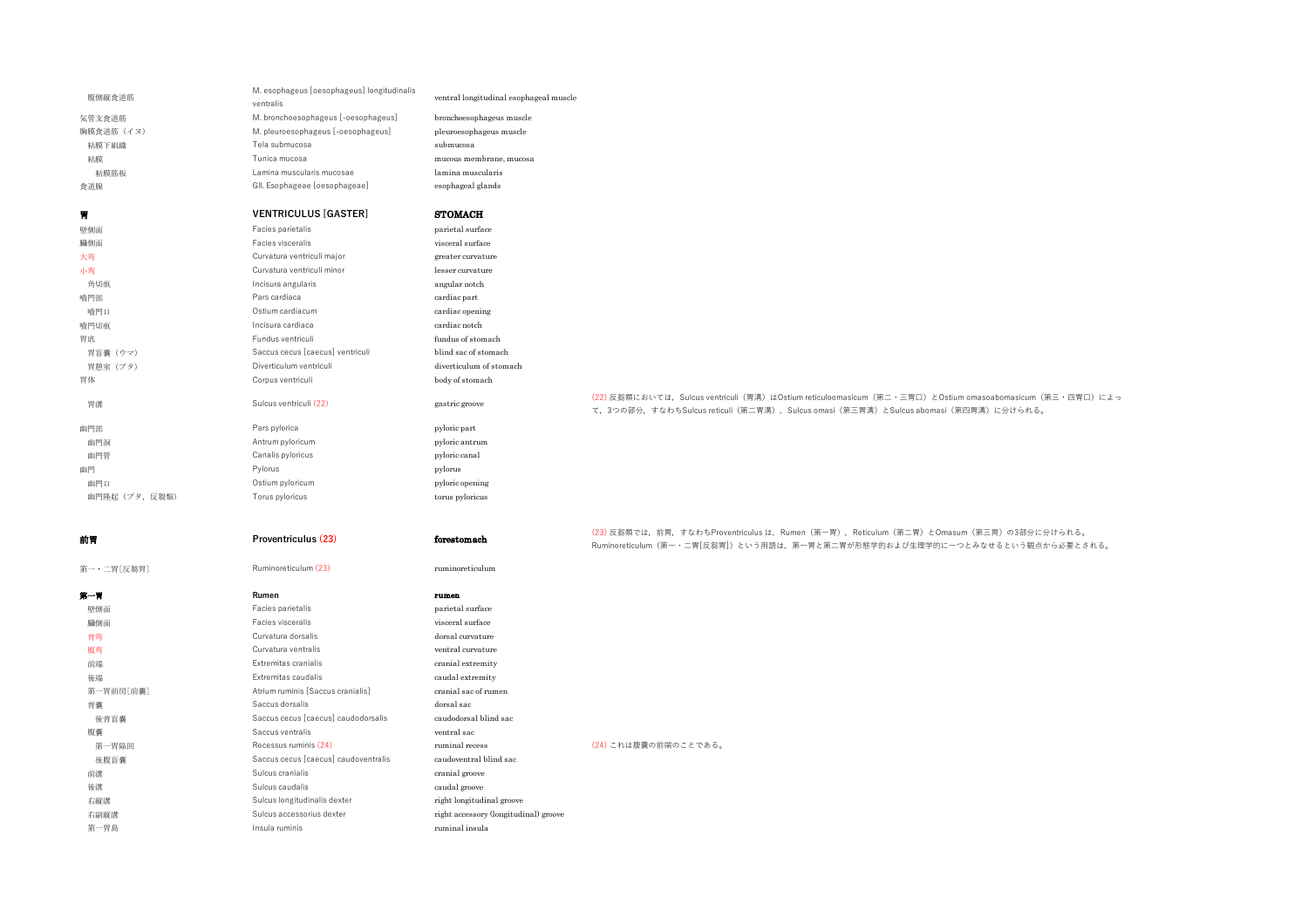| 左縦溝      | Sulcus longitudinalis sinister | left longitudinal groove              |                                                                                                             |
|----------|--------------------------------|---------------------------------------|-------------------------------------------------------------------------------------------------------------|
| 左副縦溝     | Sulcus accessorius sinister    | left accessory (longitudinal) groove  |                                                                                                             |
| 背冠状溝     | Sulcus coronarius dorsalis     | dorsal coronary groove                |                                                                                                             |
| 腹冠状溝     | Sulcus coronarius ventralis    | ventral coronary groove               |                                                                                                             |
| 前筋柱      | Pila cranialis                 | cranial pillar                        |                                                                                                             |
| 後筋柱      | Pila caudalis                  | caudal pillar                         |                                                                                                             |
| 右縦筋柱     | Pila longitudinalis dextra     | right longitudinal pillar             |                                                                                                             |
| 右副縦筋柱    | Pila accessoria dextra         | right accessory (longitudinal) pillar |                                                                                                             |
| 左縦筋柱     | Pila longitudinalis sinistra   | left longitudinal pillar              |                                                                                                             |
| 左副縦筋柱    | Pila accessoria sinistra       | left accessory (longitudinal) pillar  |                                                                                                             |
| 背冠状筋柱    | Pila coronaria dorsalis        | dorsal coronary pillar                |                                                                                                             |
| 腹冠状筋柱    | Pila coronaria ventralis       | ventral coronary pillar               |                                                                                                             |
| 第一胃内口    | Ostium intraruminale (25)      | intraruminal opening                  | (25) これは、Saccus dorsalis (背嚢) とSaccus ventralis (腹嚢) の間の開口である。                                              |
| 第一・二胃溝   | Sulcus ruminoreticularis       | ruminoreticular groove                |                                                                                                             |
| 第一・二胃ヒダ  | Plica ruminoreticularis        | ruminoreticular fold                  |                                                                                                             |
| 第一・二胃口   | Ostium ruminoreticulare        | ruminoreticular opening               |                                                                                                             |
|          |                                |                                       |                                                                                                             |
| 第二胃      | Reticulum                      | reticulum                             |                                                                                                             |
| 横隔面      | Facies diaphragmatica          | diaphragmatic surface                 |                                                                                                             |
| 臓側面      | Facies visceralis              | visceral surface                      |                                                                                                             |
| 大弯       | Curvatura major                | greater curvature                     |                                                                                                             |
| 小弯       | Curvatura minor                | lesser curvature                      |                                                                                                             |
| 第二胃底     | Fundus reticuli                | fundus of reticulum                   |                                                                                                             |
| 第二胃溝     | Sulcus reticuli                | reticular groove                      |                                                                                                             |
| 第二胃溝底    | Fundus sulci reticuli          | fundus of reticular groove            |                                                                                                             |
| 右唇       | Labium dextrum                 | right lip                             |                                                                                                             |
| 左唇       | Labium sinistrum               | left lip                              |                                                                                                             |
| 第二・三胃口   | Ostium reticuloomasicum        | reticulo-omasal opening               |                                                                                                             |
|          |                                |                                       |                                                                                                             |
| 第三胃      | Omasum                         | omasum                                |                                                                                                             |
| 第三胃体     | Corpus omasi                   | omasal body                           |                                                                                                             |
| 壁側面      | Facies parietalis              | parietal surface                      |                                                                                                             |
| 臟側面      | Facies visceralis              | visceral surface                      |                                                                                                             |
| 第三胃弯[背弯] | Curvatura omasi                | omasal curvature                      |                                                                                                             |
| 第三胃底     | Basis omasi                    | base of omasum                        |                                                                                                             |
| 第三胃頸     | Collum omasi                   | neck of omasum                        |                                                                                                             |
|          |                                |                                       | (26) Sulcus omasi (第三胃溝) はSulcus ventriculi (胃溝) の一部であって、Laminae omasi (第三胃葉) の自由縁とともに、Canalis omasi (第三胃管) |
| 第三胃溝     | Sulcus omasi (26)              | omasal groove                         | をつくる。                                                                                                       |
| 第三胃管     | Canalis omasi (26)             | omasal canal                          |                                                                                                             |
| 第三胃筋柱    | Pila omasi                     | omasal pillar                         |                                                                                                             |
| 第三·四胃溝   | Sulcus omasoabomasicus         | omasoabomasal groove                  |                                                                                                             |
| 第三・四胃口   | Ostium omasoabomasicum         | omasoabomasal opening                 |                                                                                                             |
|          |                                |                                       |                                                                                                             |
| 第四胃      | Abomasum                       | abomasum                              |                                                                                                             |
| 壁側面      | Facies parietalis              | parietal surface                      |                                                                                                             |
| 臟側面      | Facies visceralis              | visceral surface                      |                                                                                                             |
| 大弯       | Curvatura major                | greater curvature                     |                                                                                                             |
| 小弯       | Curvatura minor                | lesser curvature                      |                                                                                                             |
| 第四胃底     | Fundus abomasi                 | fundus of abomasum                    |                                                                                                             |
| 第四胃体     | Corpus abomasi                 | body of abomasum                      |                                                                                                             |
| 第四胃溝     | Sulcus abomasi (27)            | abomasal groove                       | (27) これは、Sulcus ventriculi (胃溝) の一部であり、Curvatura minor abomasi (第四胃小弯) の内面に沿っている。                           |
| 幽門部      | Pars pylorica                  | pyloric part                          |                                                                                                             |
|          |                                |                                       |                                                                                                             |
| 胃壁       | Paries ventriculi              | ventricular (gastric) wall            |                                                                                                             |
| 漿膜       | Tunica serosa                  | serous membrane                       |                                                                                                             |
|          |                                |                                       |                                                                                                             |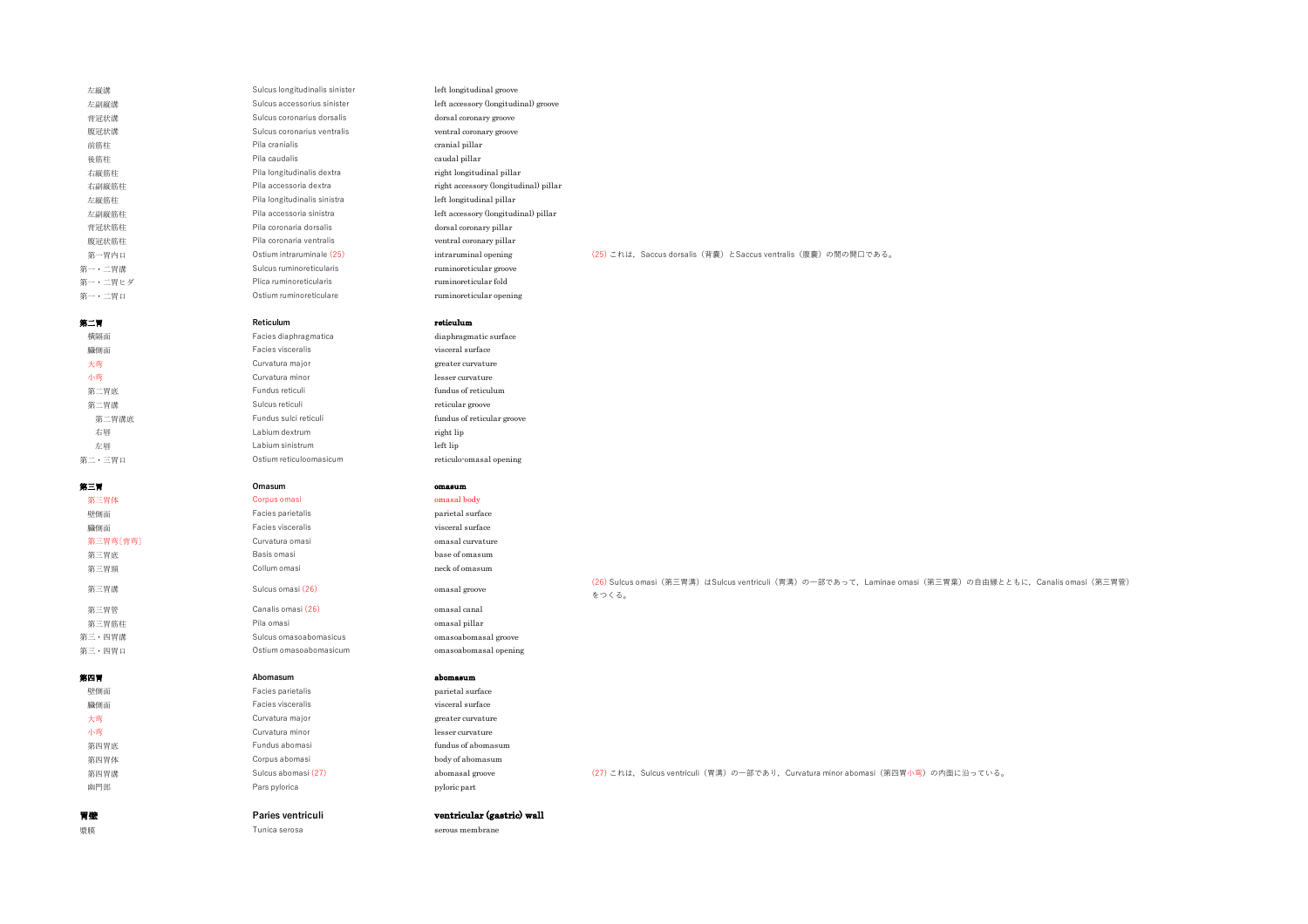| 漿膜下組織        | Tela subserosa                                 | subserosa                                                           |                                                                    |
|--------------|------------------------------------------------|---------------------------------------------------------------------|--------------------------------------------------------------------|
| 筋層           | Tunica muscularis                              | muscular layer, muscular tunics                                     |                                                                    |
| 縦 (筋) 層      | Stratum longitudinale                          | longitudinal layer of muscular tunics,<br>longitudinal muscle layer |                                                                    |
| 第一・二胃・第四胃線維  | Fibrae ruminoreticuloabomasicae                | ruminoreticuloabomasal fibers                                       |                                                                    |
| 外斜線維         | Fibrae obliquae externae                       | external oblique fibers                                             |                                                                    |
| 輪 (筋) 層      | Stratum circulare                              | circular layer of muscular tunics, circular<br>muscle layer         |                                                                    |
| 幽門括約筋        | M. sphincter pylori                            | pyloric sphincter muscle                                            |                                                                    |
| 内斜線維         | Fibrae obliquae internae                       | internal oblique fibers                                             |                                                                    |
| 暗門ワナ         | Ansa cardiaca (28)                             | cardiac loop                                                        | (28) これは、Sulcus ventriculi (胃溝) の一側から、噴門をめぐって溝の他側に走る筋のワナである。       |
| 噴門括約筋        | M. sphincter cardiae                           | cardiac sphincter muscle                                            |                                                                    |
| 第二·三胃括約筋     | M. sphincter reticuloomasicus                  | reticuloomasal sphincter muscle                                     |                                                                    |
| 粘膜下組織        | Tela submucosa                                 | submucosa                                                           |                                                                    |
| 粘膜           | Tunica mucosa                                  | mucous membrane                                                     |                                                                    |
| 腺部           | Pars glandularis                               | glandular part                                                      |                                                                    |
| 胃粘膜ヒダ        | Plicae gastricae                               | gastric folds                                                       |                                                                    |
| 粘膜筋板         | Lamina muscularis mucosae                      | lamina muscularis                                                   |                                                                    |
| 胃小区          | Areae gastricae                                | gastric areas                                                       |                                                                    |
| 胃粘膜溝         | Sulci gastrici                                 | gastric grooves                                                     |                                                                    |
| 絨毛様ヒダ        | Plicae villosae                                | villous folds                                                       |                                                                    |
| 胃小窩          | Foveolae gastricae                             | gastric pits                                                        |                                                                    |
| 噴門腺          | Glandulae cardiacae                            | cardiac glands                                                      |                                                                    |
| [固有]胃腺       | Glandulae gastricae [propriae]                 | (proper) gastric glands                                             |                                                                    |
| 幽門腺          | Glandulae pyloricae                            | pyloric glands                                                      |                                                                    |
| 胃リンパ小節       | Lymphonoduli [Noduli lymphatici] gastrici (13) | gastric lymph nodules                                               |                                                                    |
| 無腺部          | Pars nonglandularis (29)                       | non-glandular part                                                  | (29) これは、有蹄類で重層扁平上皮でおおわれたTunica mucosa ventriculi (胃粘膜) の部分のことである。 |
| ヒダ状縁 (ブタ,ウマ) | Margo plicatus                                 | margo plicatus                                                      |                                                                    |
| 第一胃乳頭        | Papillae ruminis                               | ruminal papillae                                                    |                                                                    |
| 第二胃小室        | Cellulae reticuli                              | reticular cellules                                                  |                                                                    |
| 第二胃稜         | Cristae reticuli                               | reticular crests                                                    |                                                                    |
| 第二胃乳頭        | Papillae reticuli                              | reticular papillae                                                  |                                                                    |
| 鉤爪状乳頭 (反芻類)  | Papillae unguiculiformes                       | unguiculiform papillae                                              |                                                                    |
| 第三胃葉         | Laminae omasi                                  | omasal laminae                                                      |                                                                    |
| 葉間陥凹         | Recessus interlaminares                        | interlaminar recesses                                               |                                                                    |
| 第三胃乳頭        | Papillae omasi                                 | omasal papillae                                                     |                                                                    |
| 第四胃帆         | Vela abomasica                                 | abomasal vela                                                       |                                                                    |
| 第四胃ヒダ        | Plicae spirales abomasi                        | abomasal spiral folds                                               |                                                                    |
|              |                                                |                                                                     |                                                                    |
|              |                                                |                                                                     |                                                                    |

| 小腸      | <b>INTESTINUM TENUE</b>                         | SMALL INTESTINE                                                     |
|---------|-------------------------------------------------|---------------------------------------------------------------------|
| 漿膜      | Tunica serosa                                   | serous membrane, serosa                                             |
| 漿膜下組織   | Tela subserosa                                  | subserosa                                                           |
| 筋層      | Tunica muscularis                               | muscular tunics, muscular layer                                     |
| 縦(筋)層   | Stratum longitudinale                           | longitudinal layer of muscular tunics,<br>longitudinal muscle layer |
| 輪(筋)層   | Stratum circulare                               | circular layer of muscular tunics, circular<br>muscle layer         |
| 粘膜下組織   | Tela submucosa                                  | submucosa                                                           |
| 粘膜      | Tunica mucosa                                   | mucous membrane, mucosa                                             |
| 粘膜筋板    | Lamina muscularis mucosae                       | lamina muscularis                                                   |
| 輪状ヒダ    | Plicae circulares                               | circular folds                                                      |
| 腸絨毛     | Villi intestinales                              | intestinal villi                                                    |
| 腸腺      | GII. intestinales                               | intestinal glands                                                   |
| 孤立リンパ小節 | Lymphonoduli [Noduli lymphatici] solitarii (13) | solitary lymph nodules                                              |
| 集合リンパ小節 | Lymphonoduli [Noduli lymphatici] aggregati (13) | aggregated lymph nodules                                            |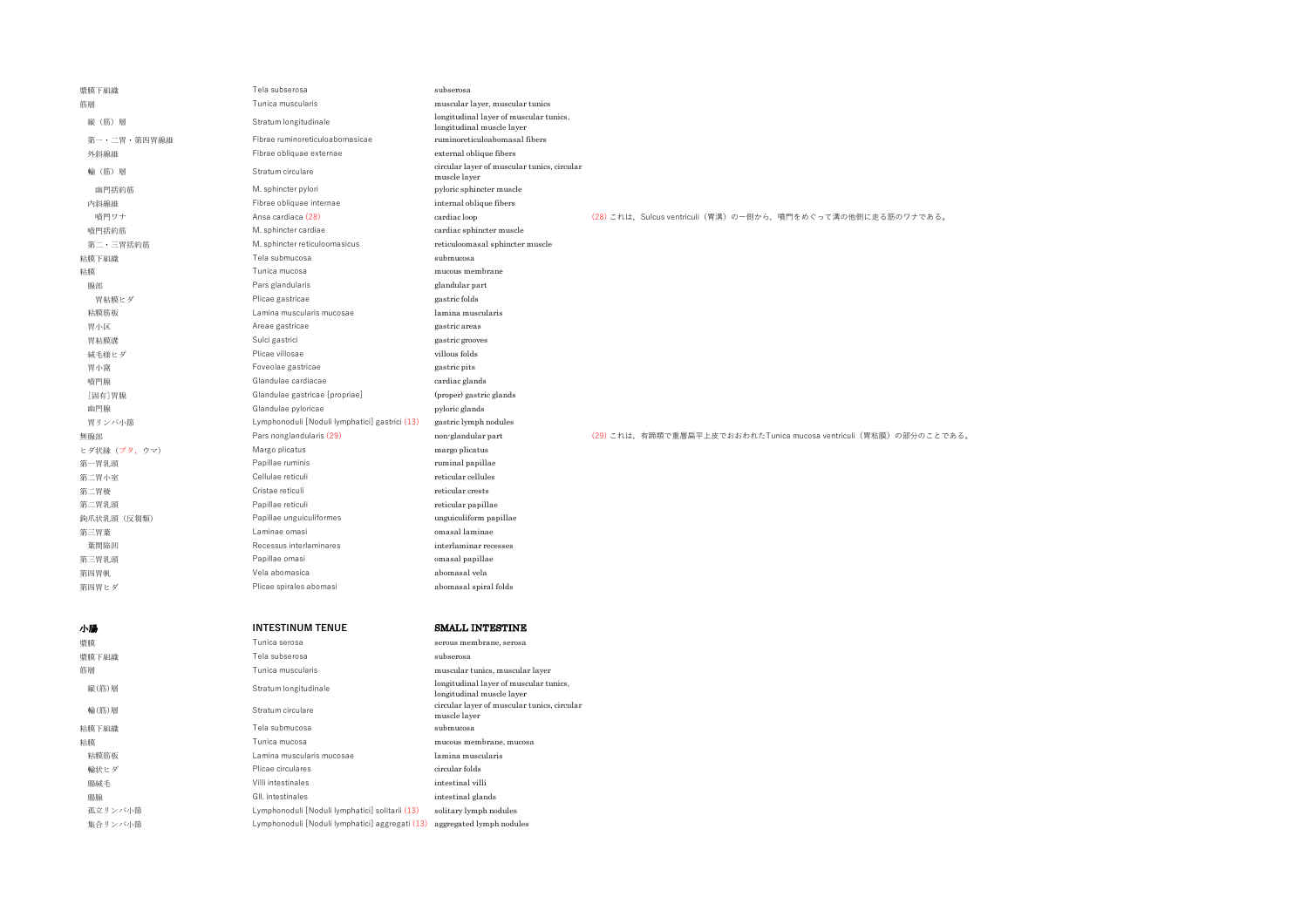| 十二指腸        | Duodenum                                        | duodenum                                                            |                                                                                        |
|-------------|-------------------------------------------------|---------------------------------------------------------------------|----------------------------------------------------------------------------------------|
| 前部          | Pars cranialis                                  | cranial part                                                        |                                                                                        |
| 十二指腸膨大部     | Ampulla duodeni                                 | duodenal ampulla                                                    |                                                                                        |
| S 状ワナ (反芻類) | Ansa sigmoidea                                  | sigmoid loop                                                        |                                                                                        |
| 前十二指腸曲      | Flexura duodeni cranialis                       | cranial flexure of duodenum                                         |                                                                                        |
| 下行部         | Pars descendens                                 | descending duodenum (part)                                          |                                                                                        |
| 後十二指腸曲      | Flexura duodeni caudalis                        | caudal flexure of duodenum                                          |                                                                                        |
| 横行部[後部]     | Pars transversa [Pars caudalis]                 | transverse duodenum [caudal part]                                   |                                                                                        |
| 上行部         | Pars ascendens                                  | ascending duodenum (part)                                           |                                                                                        |
| 十二指腸空腸曲     | Flexura duodenojejunalis                        | duodenojejunal flexure                                              |                                                                                        |
| 大十二指腸乳頭     | Papilla duodeni major                           | major duodenal papilla                                              |                                                                                        |
| 小十二指腸乳頭     | Papilla duodeni minor                           | minor duodenal papilla                                              |                                                                                        |
| 十二指腸腺       | GII. duodenales                                 | duodenal glands                                                     |                                                                                        |
|             |                                                 |                                                                     |                                                                                        |
| 空腸          | Jejunum                                         | jejunum                                                             |                                                                                        |
|             |                                                 |                                                                     |                                                                                        |
| 回腸          | Ileum $(30)$                                    | ileum                                                               | (30)回腸は家畜解剖学の文献では、Plica ileocecalis (回盲腸ヒダ) がついている、小腸の短い末端部として定義される。人体解剖学では、Jejunum (空 |
|             |                                                 |                                                                     | 腸)とlleum (回腸) の比は約2:3とされている。                                                           |
| 回腸括約筋       | M. sphincter ilei                               | ileal sphincter muscle                                              |                                                                                        |
| 回腸乳頭        | Papilla ilealis                                 | ileal papilla                                                       |                                                                                        |
| 回腸口         | Ostium ileale                                   | ileal opening                                                       |                                                                                        |
| 回腸乳頭小帯      | Frenulum papillae ilealis                       | frenulum of ileal papilla                                           |                                                                                        |
|             |                                                 |                                                                     |                                                                                        |
| 大腸          | <b>INTESTINUM CRASSUM</b>                       | <b>LARGE INTESTINE</b>                                              |                                                                                        |
| 漿膜          | Tunica serosa                                   | serous membrane, serosa                                             |                                                                                        |
| 漿膜下組織       | Tela subserosa                                  | subserosa                                                           |                                                                                        |
| 筋層          | Tunica muscularis                               | muscular tunics, muscular layer                                     |                                                                                        |
| 縦(筋)層       | Stratum longitudinale                           | longitudinal layer of muscular tunics,<br>longitudinal muscle layer |                                                                                        |
| 輪(筋)層       | Stratum circulare                               | circular layer of muscular tunics, circular<br>muscle layer         |                                                                                        |
| 粘膜下組織       | Tera submucosa                                  | submucosa                                                           |                                                                                        |
| 粘膜          | Tunica mucosa                                   | mucous membrane, mucosa                                             |                                                                                        |
| 粘膜筋板        | Lamina muscularis mucosae                       | lamina muscularis                                                   |                                                                                        |
| 腸腺          | GII. intestinales                               | intestinal glands                                                   |                                                                                        |
| 孤立リンパ小節     | Lymphonoduli [Noduli lymphatici] solitarii (13) | solitary lymph nodules                                              |                                                                                        |
|             |                                                 |                                                                     |                                                                                        |

| 盲腸      | Cecum [Caecum]                  | cecum                      |                                                                                                                             |
|---------|---------------------------------|----------------------------|-----------------------------------------------------------------------------------------------------------------------------|
|         |                                 |                            |                                                                                                                             |
| 盲腸底     | Basis ceci [caeci] (31)         | base of cecum              | (31) Basis ceci (盲腸底) はウマでみられる。盲腸底の, Papilla ilealis (回腸乳頭) よりも前の部分は, 胎生期において結腸の始めの部分から生ずるが,<br>便宜的にBasis ceci (盲腸底) に含ませる。 |
| 盲腸体     | Corpus ceci [caeci]             | body of cecum              |                                                                                                                             |
| 盲腸尖     | Apex ceci [caeci]               | apex of cecum              |                                                                                                                             |
| 盲腸大弯    | Curvatura ceci [caeci] major    | greater curvature of cecum |                                                                                                                             |
| 盲腸小弯    | Curvatura ceci [caeci] minor    | lesser curvature of cecum  |                                                                                                                             |
| 盲腸ヒモ    | Teniae ceci [Taeniae caeci]     | bands of cecum             |                                                                                                                             |
| 背側ヒモ    | Tenia [Taenia] dorsalis         | dorsal band                |                                                                                                                             |
| 腹側ヒモ    | Tenia [Taenia] ventralis        | ventral band               |                                                                                                                             |
| 内側ヒモ    | Tenia [Taenia] medialis         | medial band                |                                                                                                                             |
| 外側ヒモ    | Tenia [Taenia] lateralis        | lateral band               |                                                                                                                             |
| 盲腸膨起    | Haustra ceci [caeci]            | sacculations of cecum      |                                                                                                                             |
| 盲腸半月ヒダ  | Plicae semilunares ceci [caeci] | semilunar folds of cecum   |                                                                                                                             |
| 盲結口     | Ostium cecocolicum [caeco-]     | cecocolic orifice          |                                                                                                                             |
| 盲結弁(ウマ) | Valva cecocolica [caeco-]       | cecocolic valve            |                                                                                                                             |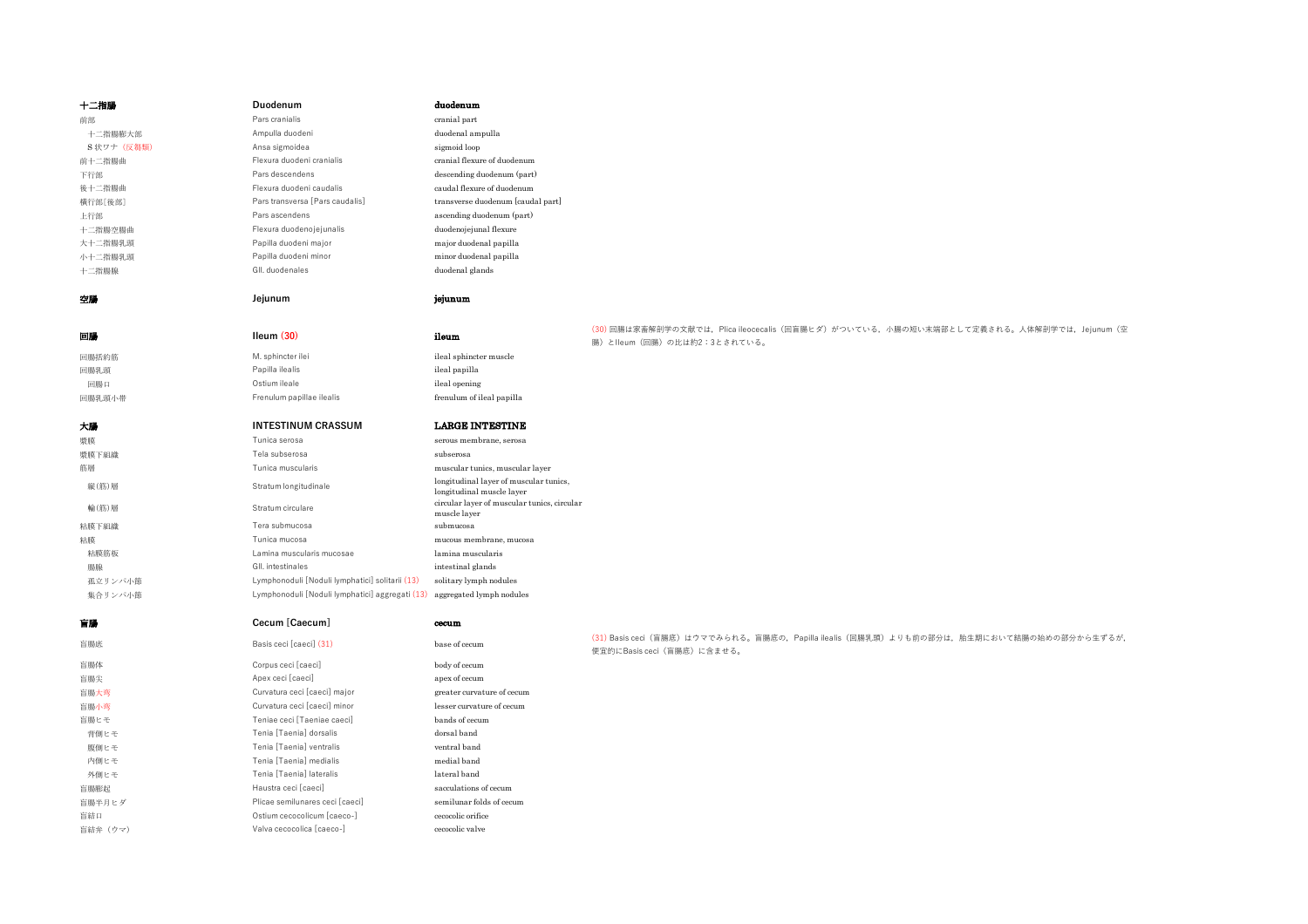# 盲腸括約筋 M. sphincter ceci [caeci] cecal sphincter muscle

| 結腸                | Colon                                        | colon                                              |                                                                                                                                      |
|-------------------|----------------------------------------------|----------------------------------------------------|--------------------------------------------------------------------------------------------------------------------------------------|
| 上行結腸              | Colon ascendens                              | ascending colon                                    |                                                                                                                                      |
| 大結腸 (ウマ)          | Colon crassum                                | great colon                                        |                                                                                                                                      |
| 結腸頸               | Collum coli                                  | neck of colon                                      |                                                                                                                                      |
| 右腹側結腸             | Colon ventrale dextrum                       | right ventral colon                                |                                                                                                                                      |
| 胸骨曲[腹側横隔曲]        | Flexura sternalis [diaphragmatica ventralis] | sternal flexure [ventral diaphragmatic<br>flexure] |                                                                                                                                      |
| 左腹側結腸             | Colon ventrale sinistrum                     | left ventral colon                                 |                                                                                                                                      |
| 骨盤曲               | Flexura pelvina                              | pelvic flexure                                     |                                                                                                                                      |
| 左背側結腸             | Colon dorsale sinistrum                      | left dorsal colon                                  |                                                                                                                                      |
| 横隔曲[背側横隔曲]        | Flexura diaphragmatica [dorsalis]            | [dorsal] diaphragmatic flexure                     |                                                                                                                                      |
| 右背側結腸             | Colon dorsale dextrum                        | right dorsal colon                                 |                                                                                                                                      |
| 結腸膨大部             | Ampulla coli                                 | colonic ampulla                                    |                                                                                                                                      |
| 結腸近位ワナ (反芻類)      | Ansa proximalis coli                         | proximal loop of colon                             |                                                                                                                                      |
| 結腸ラセンワナ (ブタ, 反芻類) | Ansa spiralis coli                           | spiral loop of colon                               |                                                                                                                                      |
| 求心回               | Gyri centripetales                           | centripetal turns                                  |                                                                                                                                      |
| 中心曲               | Flexura centralis                            | central flexure                                    |                                                                                                                                      |
| 遠心回               | Gyri centrifugales                           | centrifugal turns                                  |                                                                                                                                      |
| 結腸遠位ワナ (ブタ, 反芻類)  | Ansa distalis coli                           | distal loop of colon                               |                                                                                                                                      |
| 右結腸曲              | Flexura coli dextra                          | right colic flexure                                |                                                                                                                                      |
| 横行結腸              | Colon transversum                            | transverse colon                                   |                                                                                                                                      |
| 左結腸曲              | Flexura coli sinistra                        | left colic flexure                                 |                                                                                                                                      |
| 下行結腸[小結腸(ウマ)]     | Colon descendens [Colon tenue]               | descending colon [small colon]                     |                                                                                                                                      |
| S 状結腸             | Colon sigmoideum                             | sigmoid colon                                      |                                                                                                                                      |
| 結腸ヒモ              | Teniae [Taeniae] coli                        | bands of colon, colic teniae                       |                                                                                                                                      |
| 外側間膜ヒモ            | Tenia [Taenia] mesocolica lateralis          | lateral mesocolic band                             |                                                                                                                                      |
| 内側間膜ヒモ            | Tenia [Taenia] mesocolica medialis           | medial mesocolic band                              |                                                                                                                                      |
| 外側自由ヒモ            | Tenia [Taenia] libera lateralis              | lateral free band                                  |                                                                                                                                      |
| 内側自由ヒモ            | Tenia [Taenia] libera medialis               | medial free band                                   |                                                                                                                                      |
| 結腸膨起              | Haustra coli                                 | haustra (sacculations) of colon                    |                                                                                                                                      |
| 結腸半月ヒダ            | Plicae semilunares coli                      | semilunar folds of colon                           |                                                                                                                                      |
| 腹膜垂               | Appendices epiploicae                        | epiploic appendages                                |                                                                                                                                      |
| 直腸                | Rectum                                       | rectum                                             |                                                                                                                                      |
| 直腸膨大部             | Ampulla recti                                | rectal ampulla                                     |                                                                                                                                      |
| 外膜                | Tunica adventitia                            | adventitia                                         |                                                                                                                                      |
| 直腸尾骨筋             | M. rectococcygeus                            | rectococcygeus muscle                              |                                                                                                                                      |
| 直腸尿道筋             | M. rectourethralis                           | rectourethralis muscle                             |                                                                                                                                      |
| 直腸横ヒダ             | Plicae transversales recti                   | transverse folds of rectum                         |                                                                                                                                      |
| 直腸柱               | Columnae rectales (32)                       | longitudinal folds of rectum                       | (32) 反芻類はColumnae rectales (直腸柱) をもつが、Columnae anales (肛門柱) はもたない。                                                                   |
| 肛門管               | <b>Canalis analis</b>                        | anal canal                                         |                                                                                                                                      |
| 内肛門括約筋            | M. sphincter ani internus                    | internal anal sphincter muscle                     |                                                                                                                                      |
| 肛門直腸結合            | Junctio anorectalis (33)                     | anorectal junction                                 | (33) これらの用語は、それぞれ以前のLinea anorectalisおよびLinea anocutaneaという用語に取って代わるものである。なぜなら、これらの境界は、粘<br>膜表面だけでなく、腸管壁の厚さ全体の形態的変化によって特徴づけられるからである。 |
| 肛門柱帯 (イヌ,ブタ)      | Zona columnaris ani                          | columnar zone                                      |                                                                                                                                      |
| 肛門柱               | Columnae anales                              | longitudinal folds of anal canal                   |                                                                                                                                      |
| 肛門洞               | Sinus anales                                 | anal sinuses                                       |                                                                                                                                      |
| 肛門腺               | GII, anales                                  | anal glands                                        |                                                                                                                                      |
| 肛門中間帯             | Zona intermedia                              | intermediate zone of anus                          |                                                                                                                                      |
| 肛門皮膚結合            | Junctio anocutanea (33)                      | anocutaneal junction                               |                                                                                                                                      |
| 肛門皮帯              | Zona cutanea                                 | cutaneous zone of anus                             |                                                                                                                                      |
| 肛門傍洞 (食肉類)        | Sinus paranalis                              | anal sac                                           |                                                                                                                                      |
|                   |                                              |                                                    |                                                                                                                                      |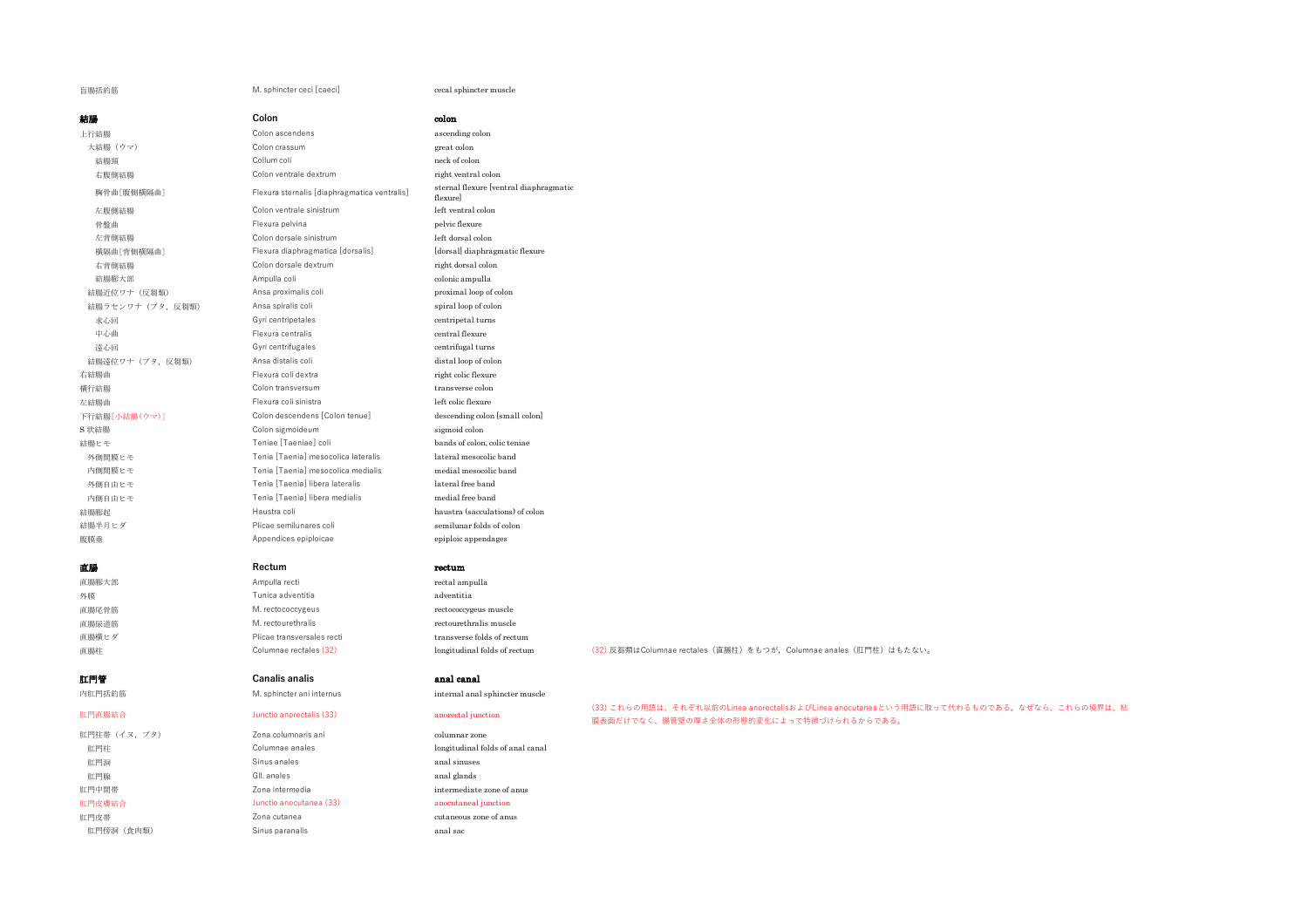肛門傍洞腺 Gll. sinus paranalis anal sac glands 肛門周囲腺(イヌ) Gll. circumanales circumanal glands 肛門 Anus anus

# 外肛門括約筋(会陰をみよ) M. sphincter ani externus external anal sphincter muscle

## 肝臓 **HEPAR** LIVER 横隔面 **Facies diaphragmatica** diaphragmatic surface 無漿膜野 Area nuda bare area 大静脈溝 **Sulcus venae cavae** groove for vena cava 臓側面 Facies visceralis visceral surface 胆囊窩 Fossa vesicae felleae for the management of the fossa for gall bladder 肝円索裂 **Fissura lig. teretis** fissure for round ligament of liver 肝円索 **Fille Community Fille Community** Lig. teres hepatis **round ligament of liver** 肝門 Porta hepatis hepatic porta 小網隆起 (食肉類) **Tuber omentale omental tuber** omental tuber 食道圧痕 Impressio esophagea [oesophagea] esophageal impression 胃圧痕 Impressio gastrica gastric impression 第二胃圧痕 **Impressio reticularis** reticular impression 第三胃圧痕 Impressio omasica omasal impression 十二指腸圧痕 **Impressio duodenalis** and the duodenal impression **結腸圧痕 ファイル Impressio colica** colic impression colic impression 盲腸圧痕(ウマ) Impressio cecalis [caecalis] cecal impression **腎圧痕 Impressio renalis** renal impression in the contract of the contract of the contract of the contract of the contract of the contract of the contract of the contract of the contract of the contract of the contract of 副腎圧痕 Impressio adrenalis adrenal impression 背縁 **Margo dorsalis the community of the community** dorsal margin 右縁 **Margo dexter** Margo dexter **right margin** 左縁 インコントランス Margo sinister インター・コントランス しゅうしょう しゅうしゅうしょう しゅうしょく しゅうしょく しゅうしょく こくしゃくん はんしゃ こくしゅうしょく こくしゅうしょく にほんしゃ しゅうしょく 腹縁 Margo ventralis ventral margin **葉間切痕 Contract Contract interlobares** interlobares interlobar notches **肝円索切痕 Incisura lig. teretis** notch for round ligament 右葉 Lobus hepatis dexter right hepatic lobe 外側右葉 インタン Lobus hepatis dexter lateralis right lateral hepatic lobe 内側右葉 Lobus hepatis dexter medialis right medial hepatic lobe 方形葉 Lobus quadratus quadrate lobe 尾状葉 **Example 2018** Lobus caudatus **caudate caudate lobe**  乳頭突起 Processus papillaris papillary process 尾状突起 Processus caudatus caudate process 左葉 Lobus hepatis sinister left hepatic lobe 外側左葉 インコントン Lobus hepatis sinister lateralis and the lateral hepatic lobe 内側左葉 Lobus hepatis sinister medialis left medial hepatic lobe (線維付属) (Appendix fibrosa hepatis) (fibrous appendix) 肝小葉 Lobuli hepatis hepatic lobules **漿膜 https://www.franceformaneus.com/2010/2010/2010/2010** Tunica serosa serous membraneus membraneus membraneus m 漿膜下組織 **the contract of the contract of the contract of the contract of the contract of the contract of the subserosa** 線維膜 **Funica fibrosa** fibrosa fibrows membrane fibrous membrane m管周囲線維鞘 Capsula fibrosa perivascularis (34) perivascular fibrous capsule (34) この用語は, 肝臓内の胆管と肝動脈と門脈の分枝をつつむ結合組織を示すものであり, 以前はGlisson's capsule (グリソン鞘)として知られていた。 小葉間動脈 Arteriae interlobulares interlobular arteries 小葉間静脈 Venae interlobulares interlobular veins 中心静脈 **central veins** Venae centrales **central veins** central veins 小葉間胆管 インタン Ductuli interlobulares インタン interlobular bile ductules 集合胆管 **Ductuli biliferi** biliferi biliary ductules 総肝管 Ductus hepaticus communis common hepatic duct 右肝管 **Example 2018** Ductus hepaticus dexter **right hepatic duct** right hepatic duct 左肝管 Ductus hepaticus sinister left hepatic duct